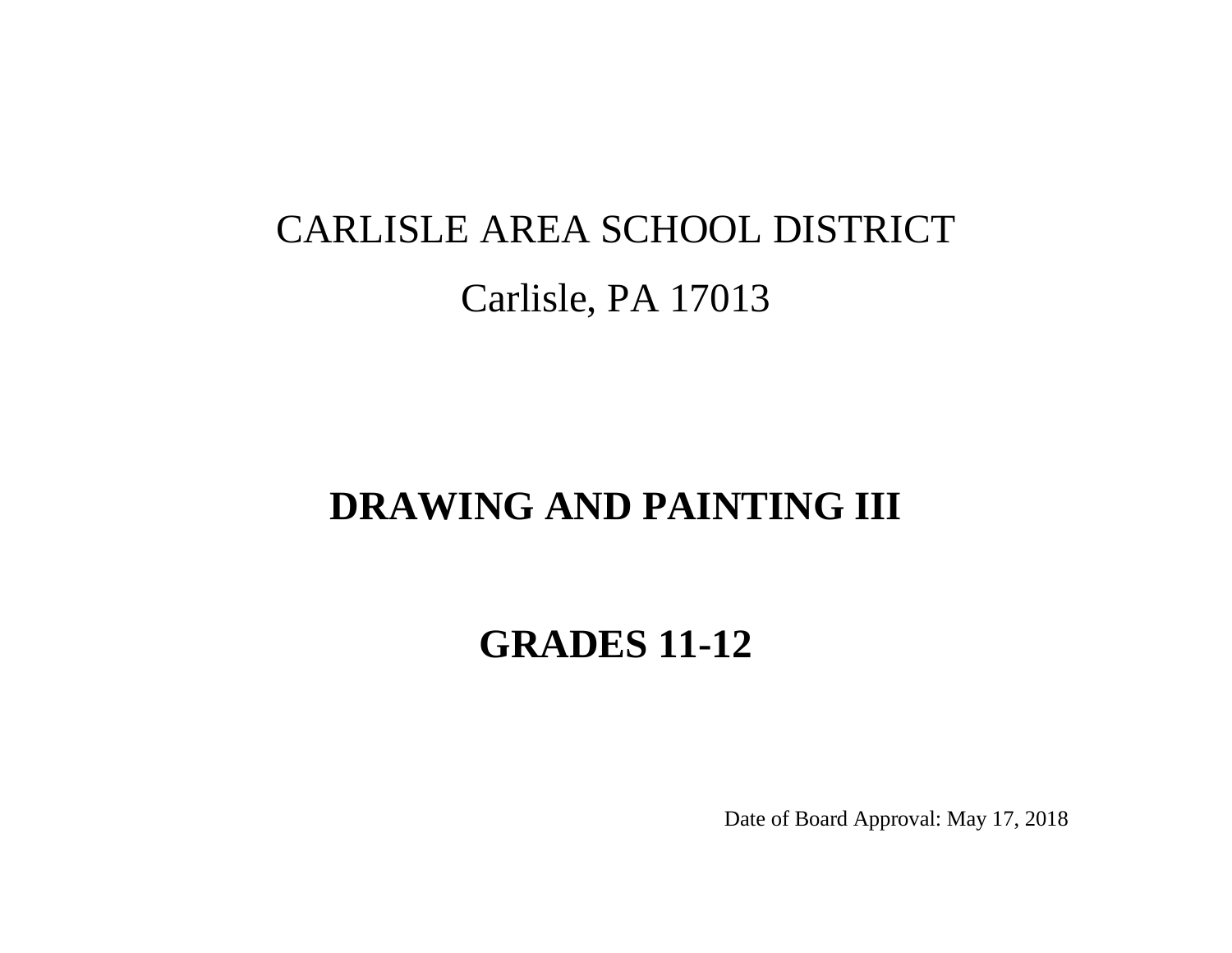## CARLISLE AREA SCHOOL DISTRICT PLANNED INSTRUCTION COVER PAGE

|                       | TITLE OF COURSE:   Drawing and Painting III | <b>SUBJECT:</b>             | Art | <b>GRADE</b><br>LEVEL:                  | $11 - 12$ |
|-----------------------|---------------------------------------------|-----------------------------|-----|-----------------------------------------|-----------|
| <b>COURSE LENGTH:</b> | Year                                        | <b>DURATION:</b> 50 minutes |     | <b>FREQUENCY:</b> $\vert$ 5 days a week |           |
| <b>PREREQUISITES:</b> | Drawing and Painting II                     | <b>CREDIT:</b>              | N/A | LEVEL:                                  | N/A       |

#### **Course Description/Objectives:**

Drawing and Painting III is an advanced level art courses that is designed for students interested in refining and strengthening their drawing and painting skills. have the opportunity to learn more advanced techniques, experimental approaches, and have opportunities to develop a body of work concentrating on a strong visual idea. This course will explore studio practices, presentation methods, art criticism, drawing from observation, portrait and figure, communicating meaning, and contemporary issues.

**Curriculum Writing Committee:** Amie Bantz Ashley Gogoj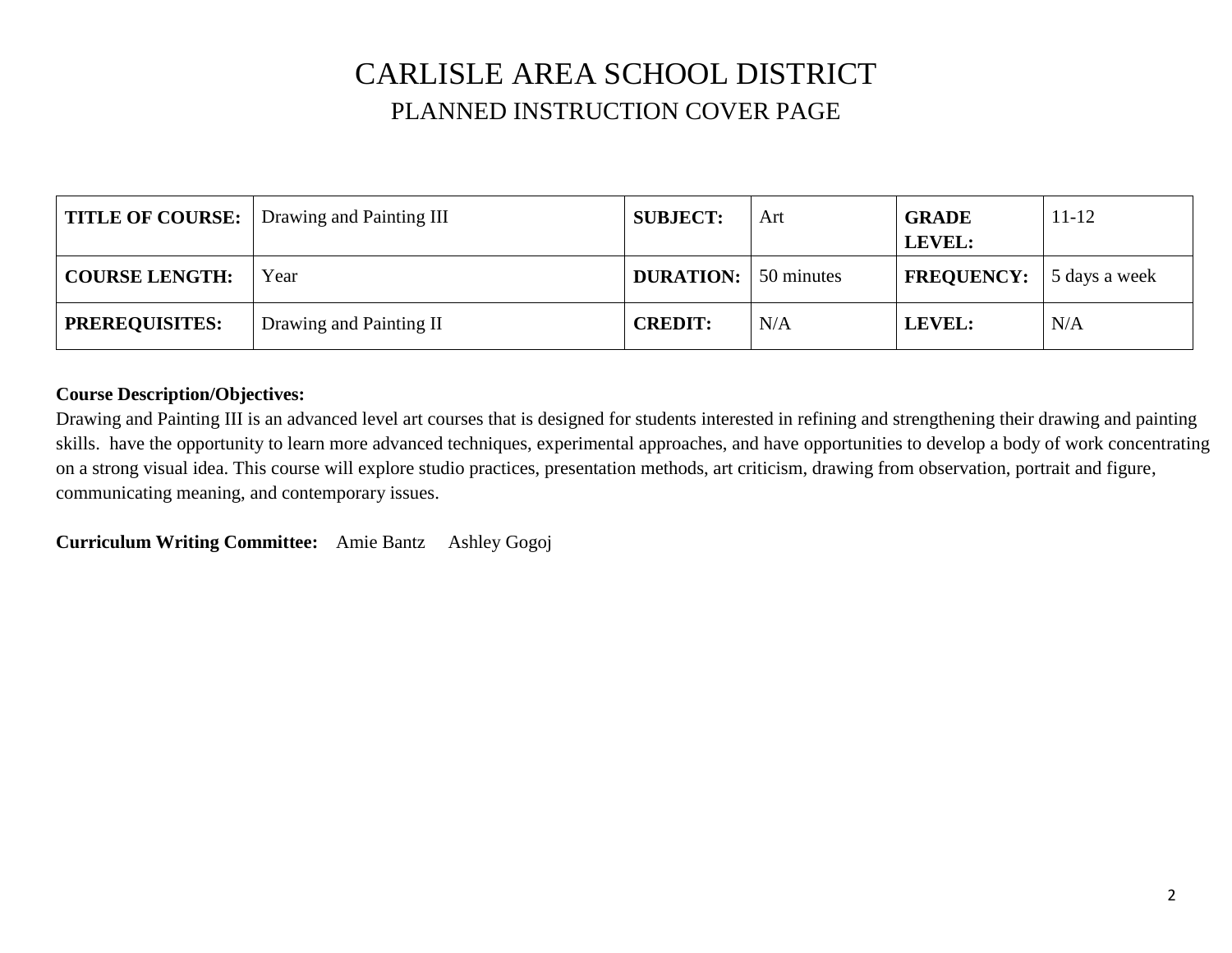### **COURSE TIMELINE**

| <b>Unit 1: Studio Practice</b><br>Materials<br>$\bullet$<br>Tools and equipment<br>Studio habits<br>Artist originality<br>$\bullet$                                                                          | Ongoing |
|--------------------------------------------------------------------------------------------------------------------------------------------------------------------------------------------------------------|---------|
| <b>Unit 2: Presentation</b><br>Presentation methods<br>$\bullet$<br>Preparing artwork for display<br>Preservation<br><b>Exhibition</b> impact<br>$\bullet$                                                   | Ongoing |
| Unit 3: Analyze and Interpret<br>Art criticism<br>Interpretation of art<br><b>Evaluation criteria</b><br>$\bullet$                                                                                           | Ongoing |
| <b>Unit 4: Planning and Process</b><br>Plan and develop<br>$\bullet$<br>Reflect, revise and refine<br>Constructive criticism<br>$\bullet$                                                                    | Ongoing |
| Unit 5: Exploration of Drawing and Painting Mediums<br>Expansion of experimental approaches<br>$\bullet$<br>Advanced drawing and painting techniques<br>$\bullet$<br>Developing art with impact<br>$\bullet$ | 30 days |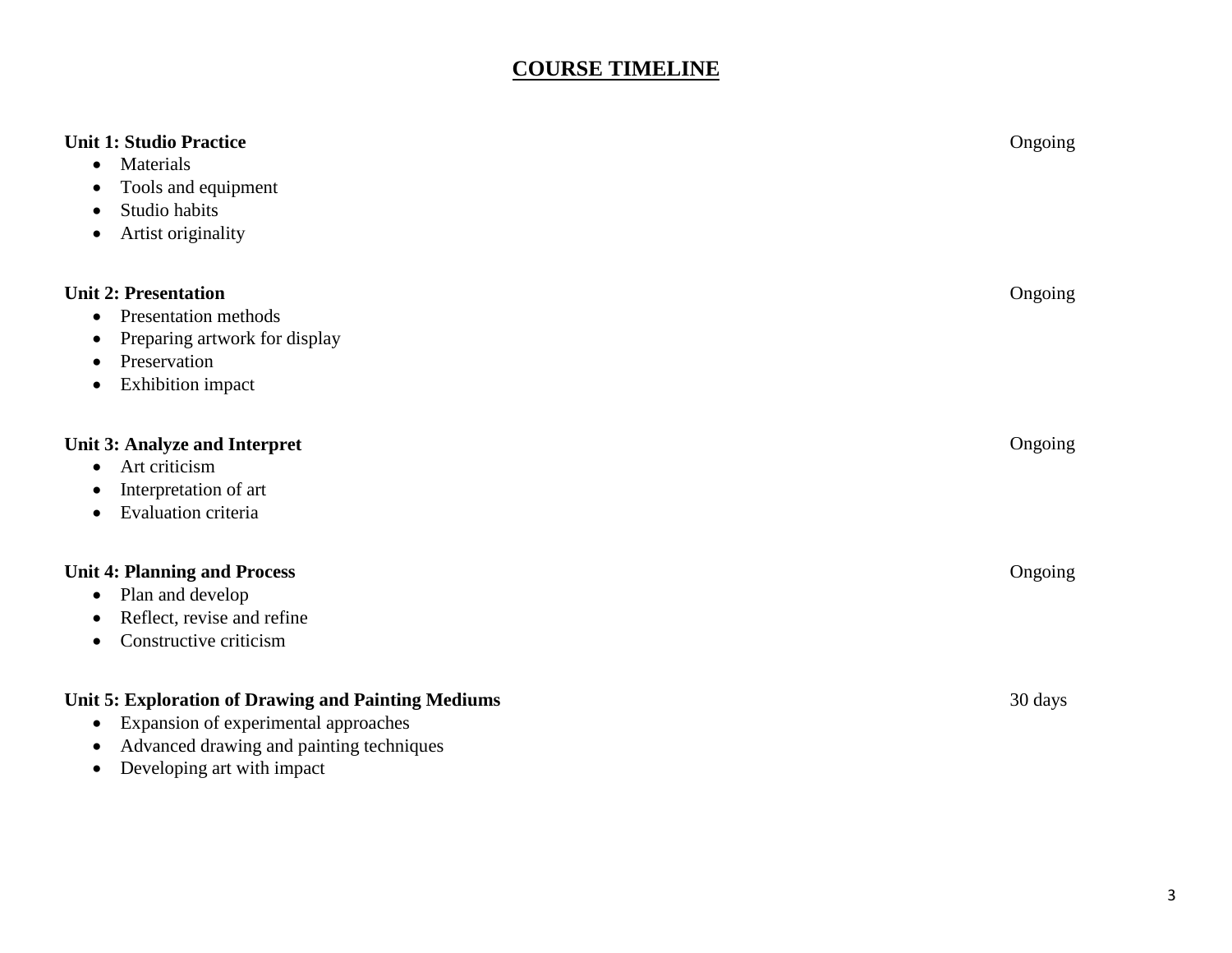| <b>Unit 6: Drawing and Painting from Observation</b><br>Composition<br>$\bullet$<br>Value<br>$\bullet$<br>Proportion and scale<br>$\bullet$<br>Creating meaningful artwork<br>$\bullet$ |              | 30 days  |
|-----------------------------------------------------------------------------------------------------------------------------------------------------------------------------------------|--------------|----------|
| <b>Unit 7: Portrait and Figure</b><br>Figure drawing<br>$\bullet$<br>Self-portrait<br>$\bullet$<br>Shape and proportions<br>$\bullet$                                                   |              | 30 days  |
| <b>Unit 8: Communicating Meaning</b><br>Materials and choice<br>$\bullet$<br>Concentration/series<br>$\bullet$                                                                          |              | 30 days  |
| <b>Unit 9: Contemporary Issues</b><br>Materials and choice<br>$\bullet$<br>Concentration/series<br>$\bullet$                                                                            |              | 30 days  |
|                                                                                                                                                                                         | <b>TOTAL</b> | 180 days |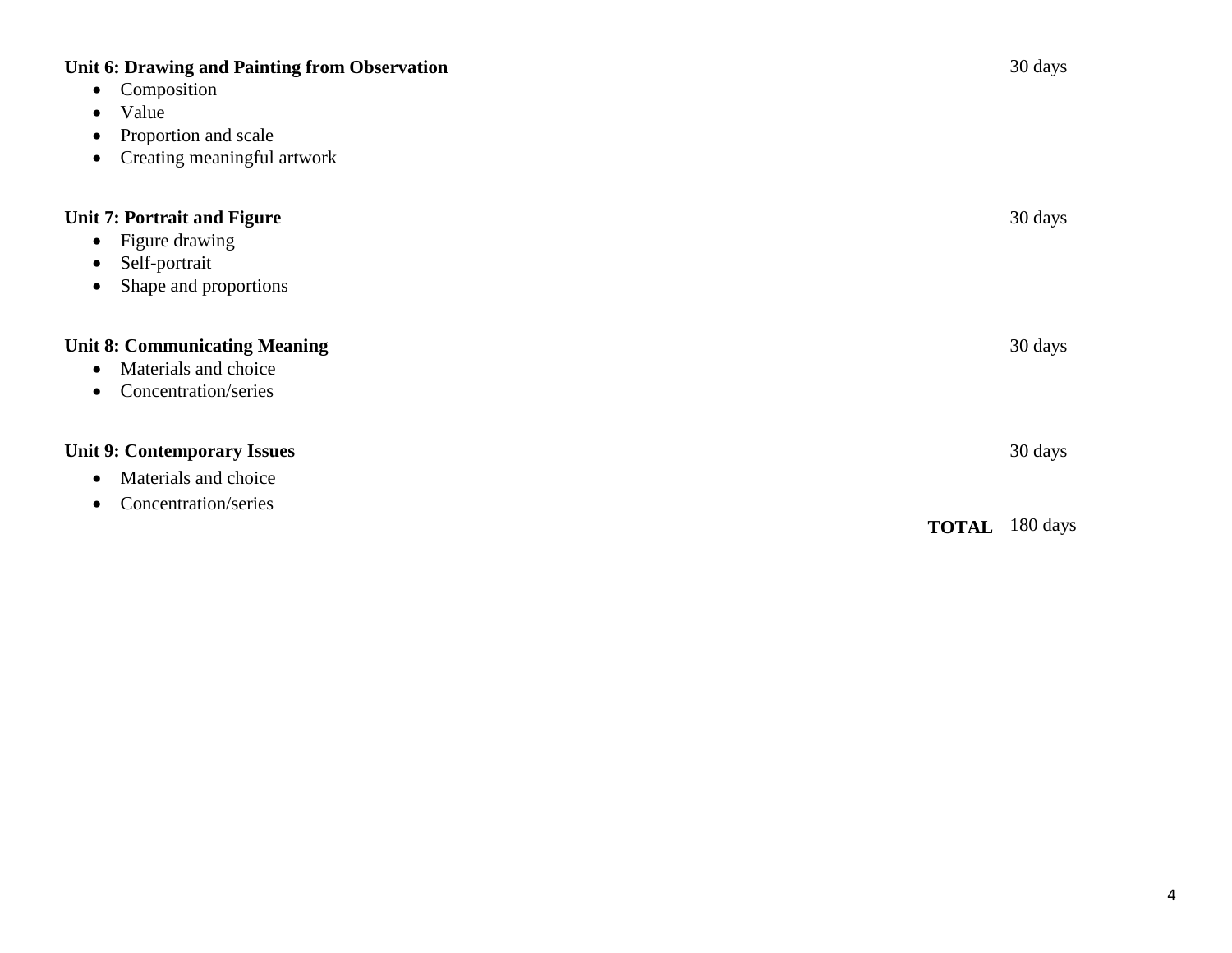|                  | <b>COURSE:</b> Drawing and Painting III | $\mid$ TIME FRAME: $\mid$ Ongoing |           |
|------------------|-----------------------------------------|-----------------------------------|-----------|
| $\vert$ UNIT #1: | Studio Practice                         | <b>GRADE:</b>                     | $11 - 12$ |

### **STANDARDS:**

#### **National Visual Arts Standards**

VA: Cr2.2.IIIa • Demonstrate understanding of the importance of balancing freedom and responsibility in the use of images, materials, tools, and equipment in the creation and circulation of creative work.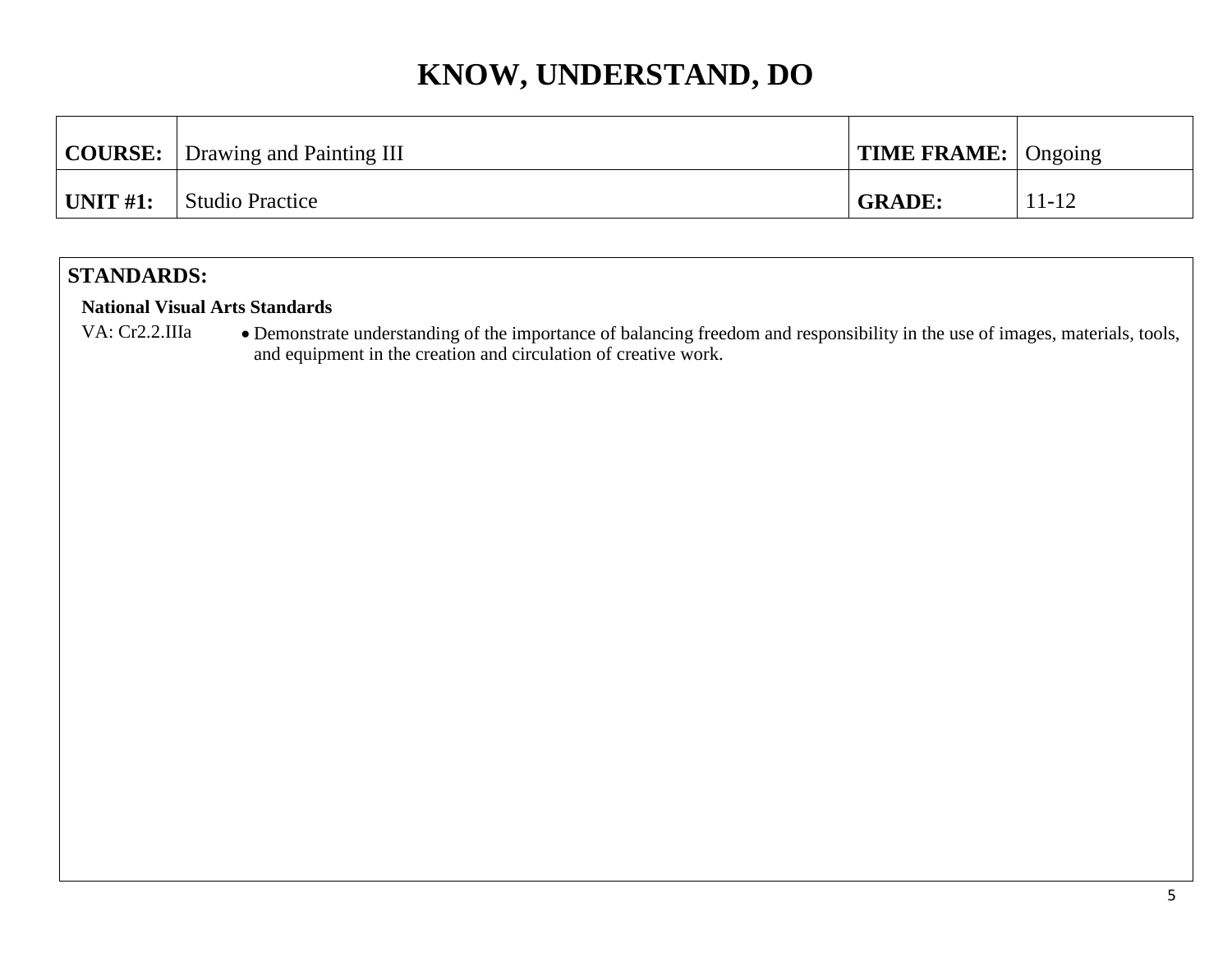|                       | <b>COURSE:</b>   Drawing and Painting III | <b>TIME FRAME:</b> $\log$ Ongoing |           |
|-----------------------|-------------------------------------------|-----------------------------------|-----------|
| $^{\dagger}$ UNIT #1: | Studio Practice                           | <b>GRADE:</b>                     | $11 - 12$ |

### **UNDERSTANDINGS**

Artists and designers balance experimentations and safety, freedom, and responsibility while developing and creating artworks.

### **COMMON ASSESSMENTS/CULMINATING ACTIVITY**

| <b>KNOW</b>                                                                                                                          | D <sub>O</sub>                                                                                          |
|--------------------------------------------------------------------------------------------------------------------------------------|---------------------------------------------------------------------------------------------------------|
| Artists care and properly dispose of materials.<br>$\bullet$                                                                         | Demonstrate care and proper disposal of materials.<br>٠                                                 |
| Handle tools and equipment safely.<br>$\bullet$                                                                                      | Demonstrate handling of tools and equipment safely.<br>$\bullet$                                        |
| Artists cooperatively work together and maintain a studio space.<br>$\bullet$<br>Artists advance themselves creatively.<br>$\bullet$ | Develop studio habits by cooperatively working together and<br>$\bullet$<br>maintaining a studio space. |
|                                                                                                                                      | Develop original art that is creatively advanced.<br>$\bullet$                                          |
|                                                                                                                                      |                                                                                                         |
|                                                                                                                                      |                                                                                                         |
|                                                                                                                                      |                                                                                                         |
|                                                                                                                                      |                                                                                                         |
|                                                                                                                                      |                                                                                                         |
|                                                                                                                                      |                                                                                                         |
|                                                                                                                                      |                                                                                                         |
|                                                                                                                                      |                                                                                                         |
|                                                                                                                                      |                                                                                                         |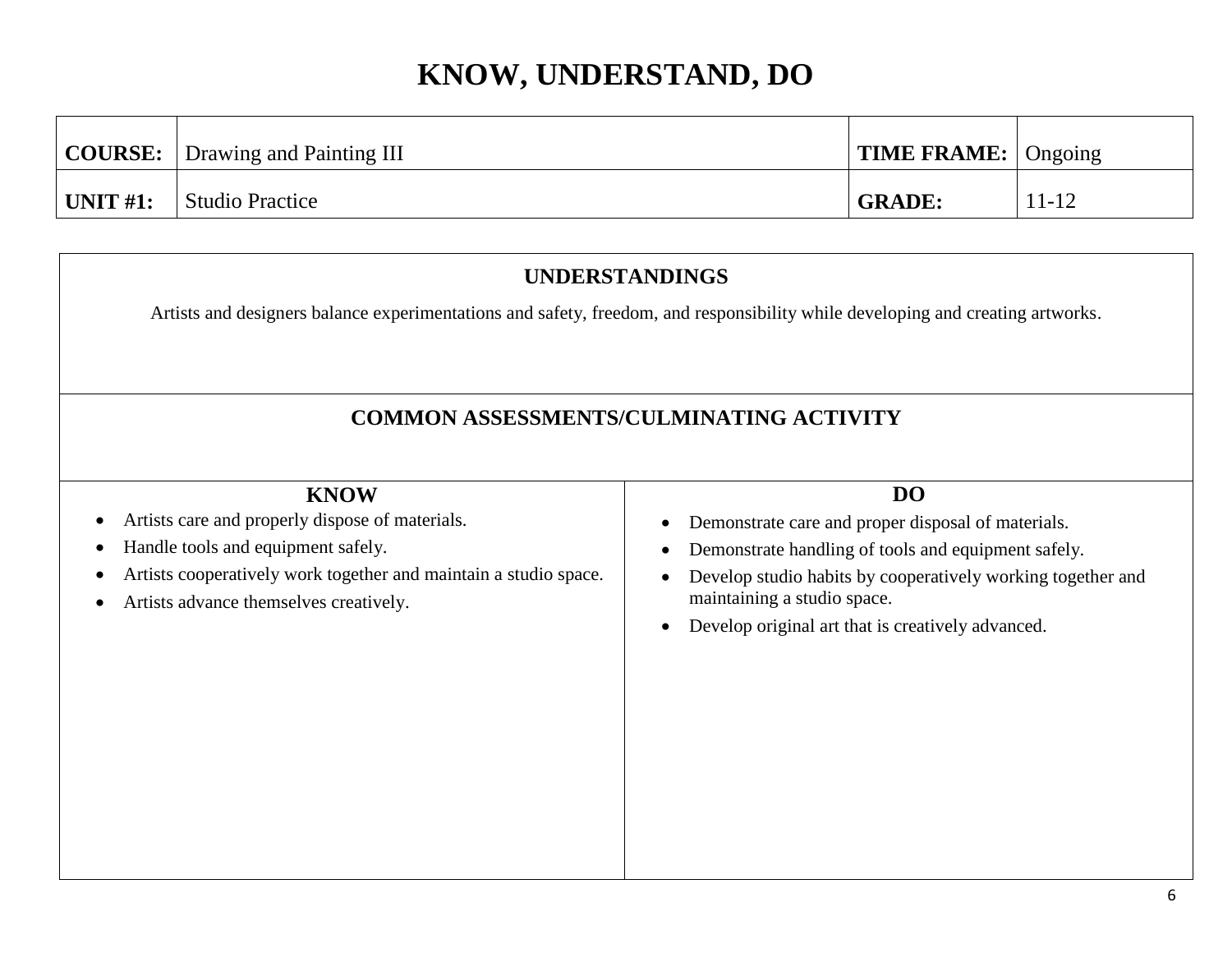|                  | <b>COURSE:</b> Drawing and Painting III | $\vert$ TIME FRAME: $\vert$ Ongoing |           |
|------------------|-----------------------------------------|-------------------------------------|-----------|
| $\vert$ UNIT #2: | Presentation                            | <b>GRADE:</b>                       | $11 - 12$ |

### **STANDARDS:**

#### **National Visual Arts Standards**

- VA: Pr.4.1.IIIa Critique, justify, and present choices in the process of analyzing, selecting and curating, and presenting artwork for a specific exhibit or event.
- VA: Pr.5.1.IIIa Investigate, compare, and contrast methods for preserving and protecting art.
- VA: Pr.6.1.IIIa Curate a collection of objects, artifacts, or artwork to impact the viewer's understanding of social, cultural, and/or political experiences.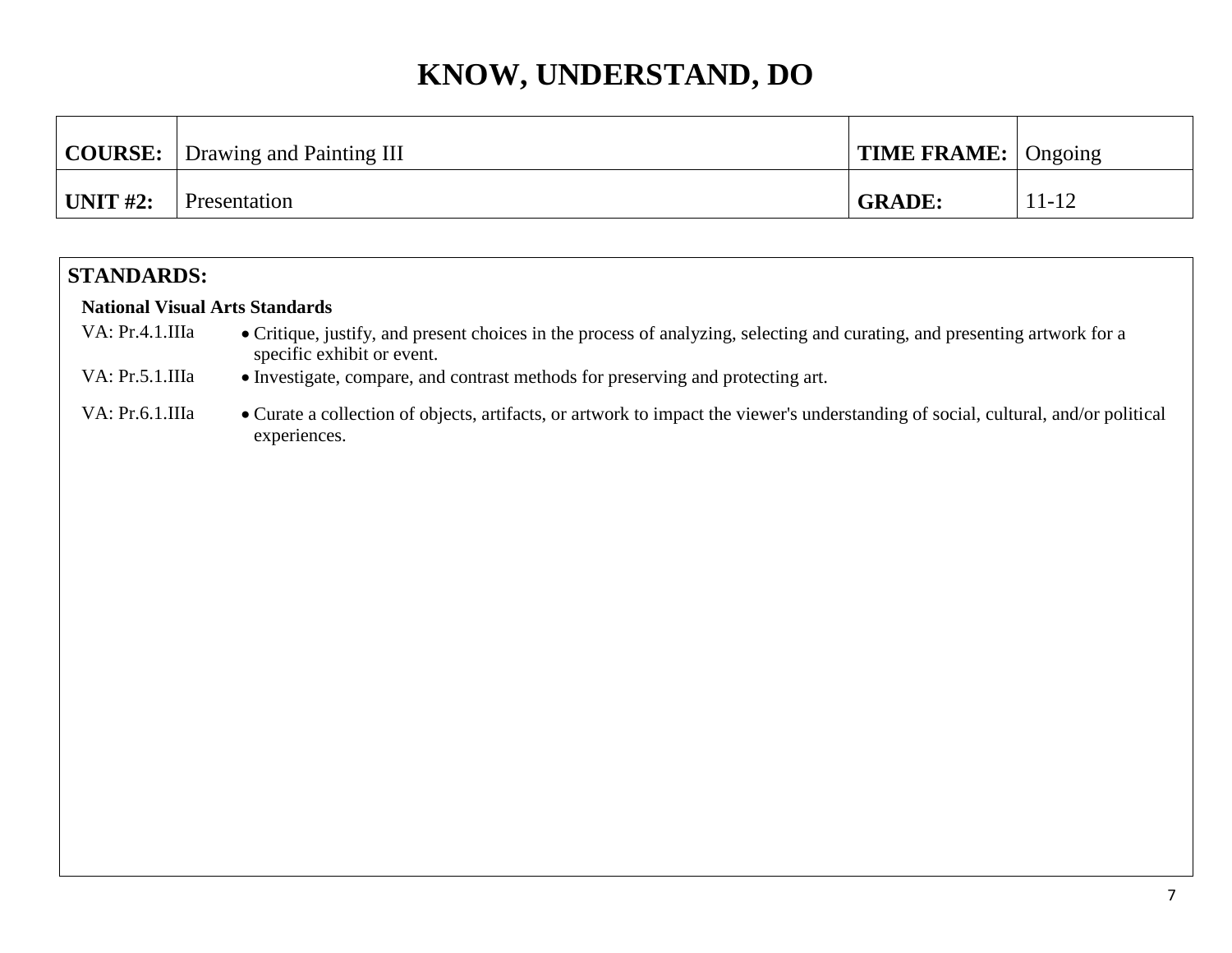|                  | <b>COURSE:</b> Drawing and Painting III | <b>TIME FRAME:</b> Ongoing |           |
|------------------|-----------------------------------------|----------------------------|-----------|
| $\vert$ UNIT #2: | Presentation                            | <b>GRADE:</b>              | $11 - 12$ |

### **UNDERSTANDINGS**

Objects, artifacts, collected, preserved, or presented either by artist, museums, or other venues communicate meaning and record of social cultural, and political, experiences resulting in the cultivating of appreciation and understanding.

### **COMMON ASSESSMENTS/CULMINATING ACTIVITY**

Develop a portfolio using personal artworks.

### **KNOW**

- Artists and other presenters consider various techniques, methods, venues, and criteria when analyzing, selecting, and curating objects, artifacts, and artworks for preservation and presentation.
- Artists, curators, and others consider a variety of factors and methods including evolving technologies when preparing and refining artwork for display and/or when deciding if and how to preserve and protect it.
- Collections of art communicate social, cultural, and political experiences.

#### **DO**

- Critique, justify, and present personal artworks for presentation, portfolio, and a specific exhibit or event.
- Evaluate, select, and apply methods appropriate to display artwork.
- Investigate, compare, and contrast methods for preserving and protecting art.
- Curate a collection of artwork to impact the viewer's understanding of social, cultural, and political experiences.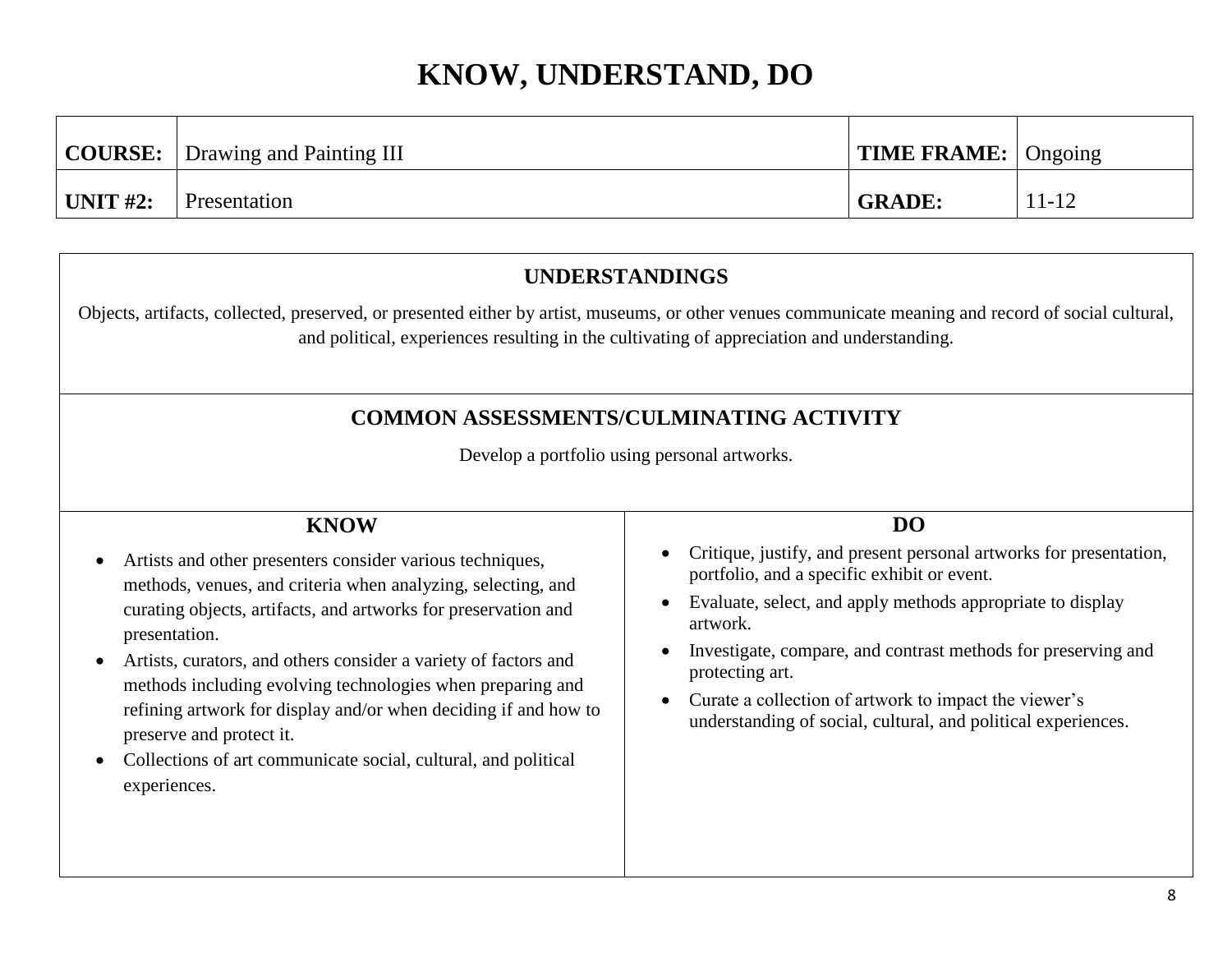|              | <b>COURSE:</b> Drawing and Painting III | <b>TIME FRAME:</b> Ongoing |           |
|--------------|-----------------------------------------|----------------------------|-----------|
| $ $ UNIT #3: | Analyze and Interpret                   | <b>GRADE:</b>              | $11 - 12$ |

| <b>STANDARDS:</b>                     |                                                                                                                                            |
|---------------------------------------|--------------------------------------------------------------------------------------------------------------------------------------------|
| <b>National Visual Arts Standards</b> |                                                                                                                                            |
| VA: Re7.2.IIIa                        | • Determine the commonalities within a group of artists or visual images attributed to a particular type of art, timeframe, or<br>culture. |
| VA: Re8.1.IIIa                        | • Analyze differing interpretations of an artwork or collection of works in order to select and defend a plausible critical<br>analysis.   |
| VA: Re9.1.IIIa                        | • Construct evaluations of a work of art or collection of works based on differing sets of criteria.                                       |
| VA: Cn11.1.IIIa                       | • Appraise the impact of an artist or a group of artists on the beliefs, values, and behaviors or society.                                 |
|                                       |                                                                                                                                            |
|                                       |                                                                                                                                            |
|                                       |                                                                                                                                            |
|                                       |                                                                                                                                            |
|                                       |                                                                                                                                            |
|                                       |                                                                                                                                            |
|                                       |                                                                                                                                            |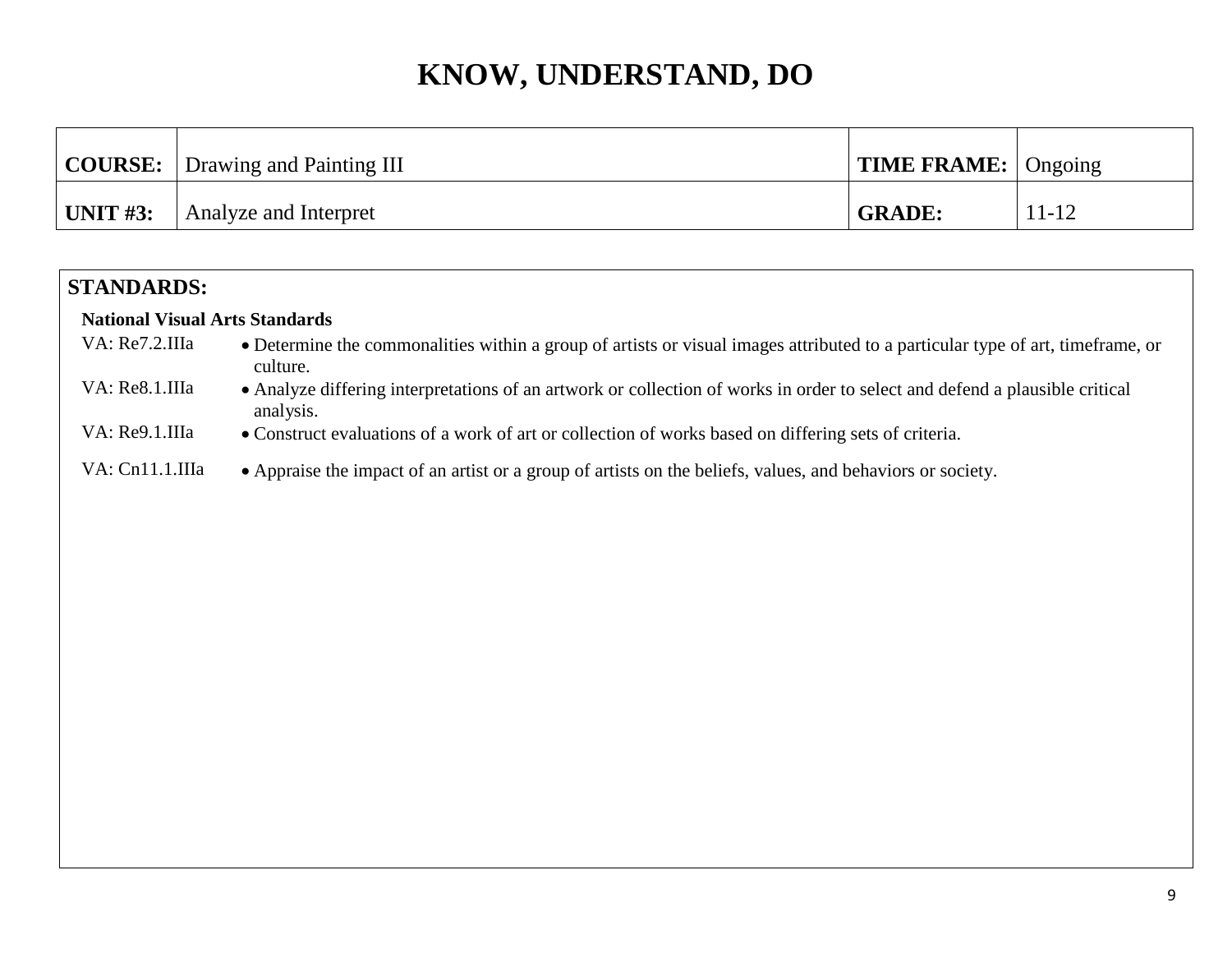|                  | <b>COURSE:</b> Drawing and Painting III | <b>TIME FRAME:</b> $\bigcap$ Ongoing |       |
|------------------|-----------------------------------------|--------------------------------------|-------|
| $\vert$ UNIT #3: | Analyze and Interpret                   | <b>GRADE:</b>                        | 11-12 |

### **UNDERSTANDINGS** People develop ideas and understandings of society, culture, and history through their interactions with and analysis of art. **COMMON ASSESSMENTS/CULMINATING ACTIVITY KNOW** Visual imagery influences understanding of and responses to the world. • People gain insights into meaning of artwork by engaging in the process of art criticism. People evaluate art based on various criteria. Groups, artists or images can reflect a particular type or art, timeframe, or culture. Artists have an impact on beliefs, values, and behaviors of society. **DO** Evaluate a group of artists or images and how they are attributed to a particular type of art, timeframe, or culture. Analyze differing interpretations of an artwork or collection of works in order to select and defend a plausible critical analysis. Construct evaluations of works of art based on differing sets of criteria. Critically analyze the impact artists have on beliefs, values, and behaviors of society.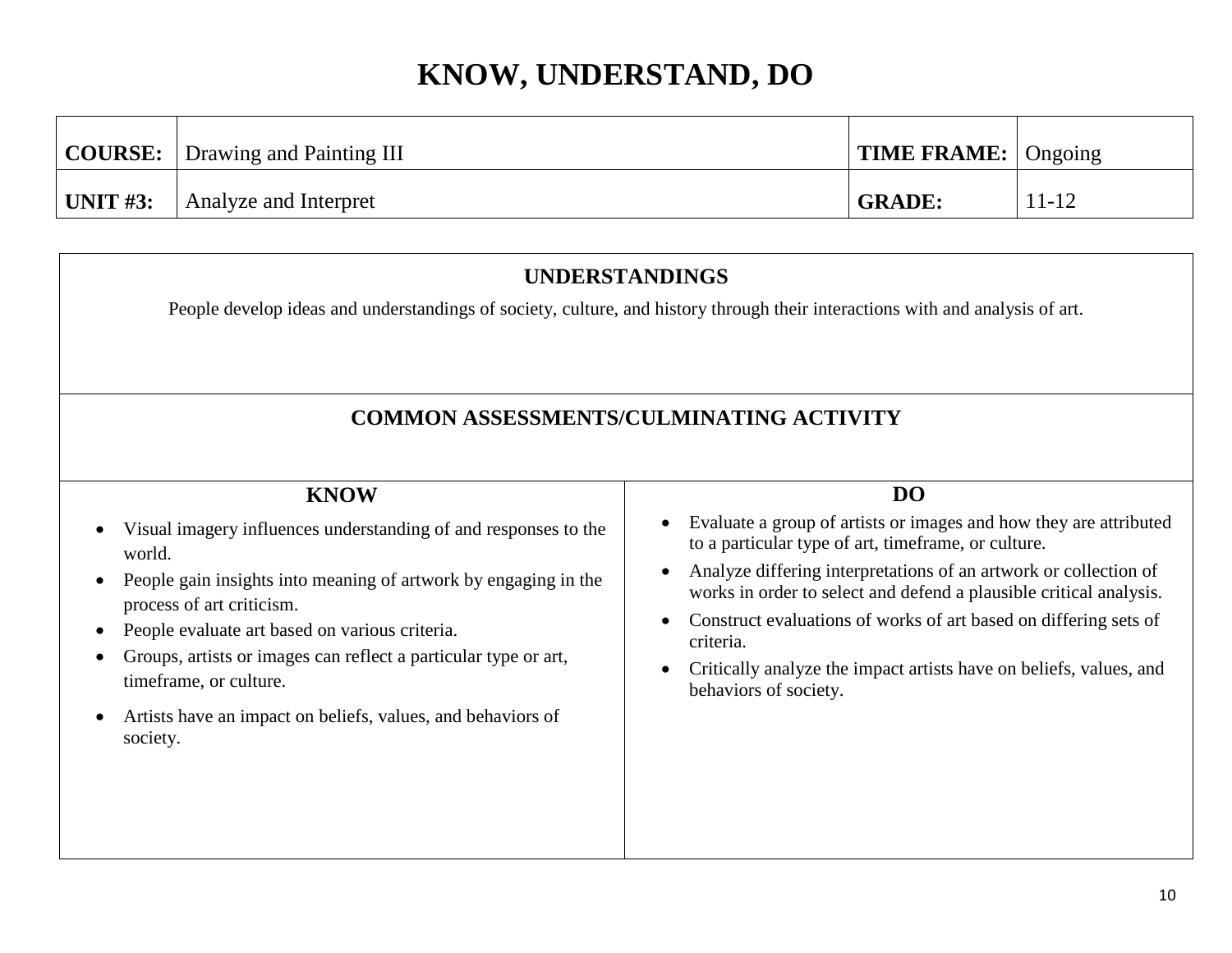|           | <b>COURSE:</b> Drawing and Painting III | <b>TIME FRAME:</b> Ongoing |           |
|-----------|-----------------------------------------|----------------------------|-----------|
| 'UNIT #4: | Planning and Process                    | <b>GRADE:</b>              | $11 - 12$ |

### **STANDARDS:**

#### **National Visual Arts Standards**

VA: Cr3.1.IIIa · Reflect on, re-engage, revise, and refine works of art or design considering relevant traditional and contemporary criteria as well as personal artistic vision.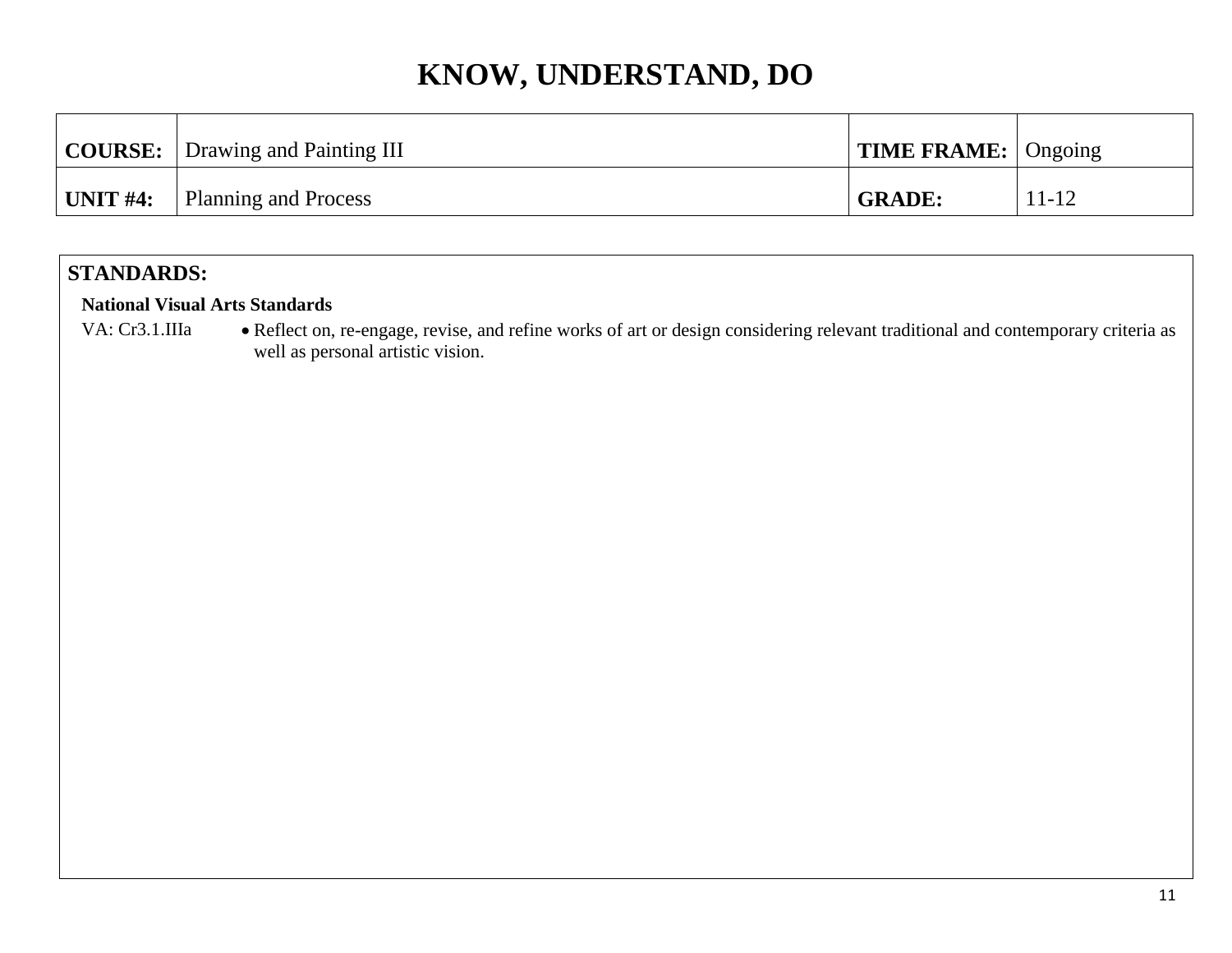|                 | <b>COURSE:</b> Drawing and Painting III | <b>TIME FRAME:</b> Ongoing |           |
|-----------------|-----------------------------------------|----------------------------|-----------|
| $\mid$ UNIT #4: | Planning and Process                    | <b>GRADE:</b>              | $11 - 12$ |

# **UNDERSTANDINGS** People create and interact with objects, places, and design that define, shape, enhance, and empower their lives. **COMMON ASSESSMENTS/CULMINATING ACTIVITY KNOW** • Plan works of art by sketching and brainstorming. Artists research and experiment prior to creating art. • Know the relevant criteria for revision considering traditional and contemporary practices as well as personal artistic vision. **DO** Develop works of art by using planning methods. Research and experiment with materials before crating art. Reflect on, re-engage, revise, and refine works of art considering traditional and contemporary criteria as well as personal artistic vision.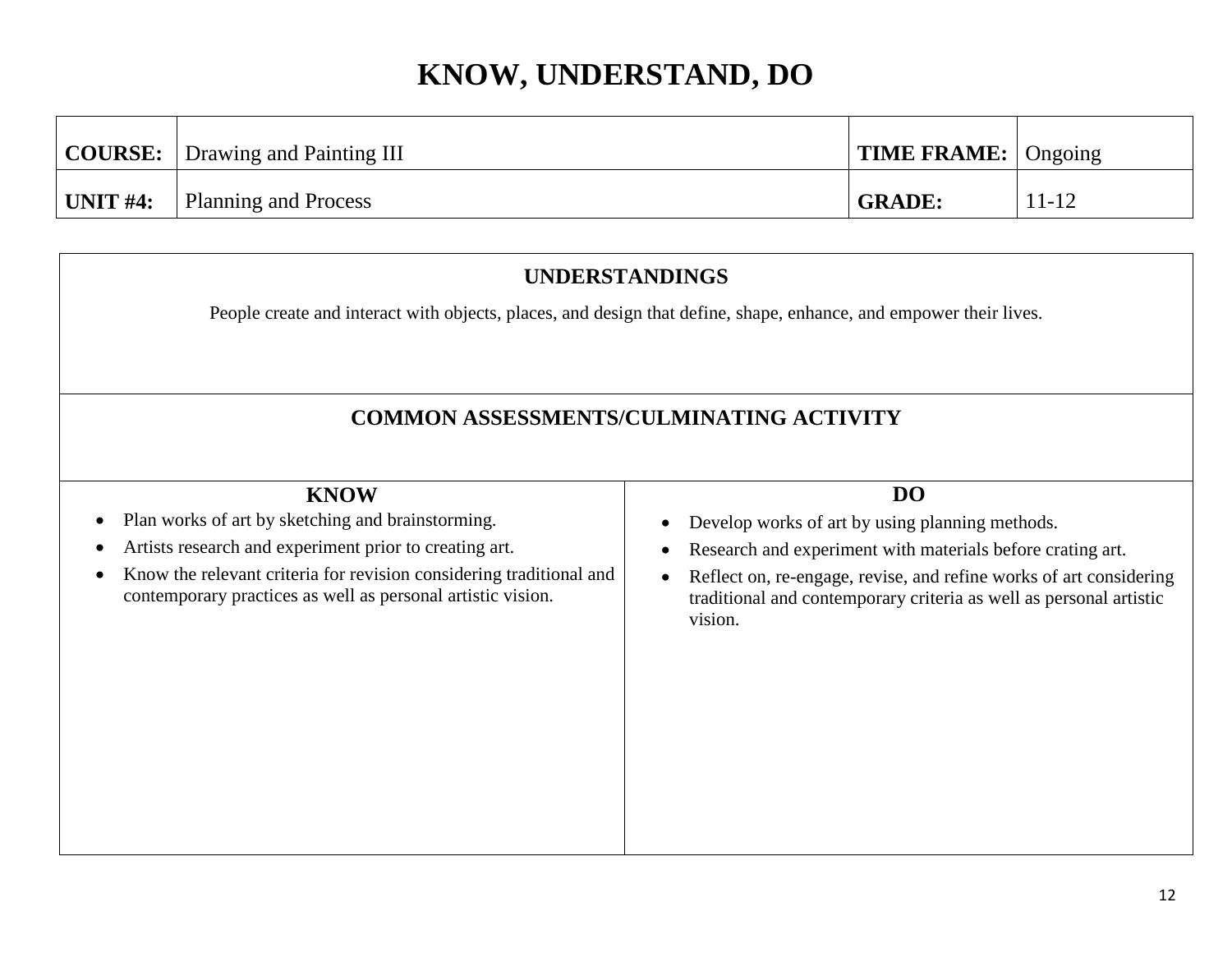|                  | <b>COURSE:</b> Drawing and Painting III            | <b>TIME FRAME:</b> Ongoing |           |
|------------------|----------------------------------------------------|----------------------------|-----------|
| $\vert$ UNIT #5: | <b>Exploration of Drawing and Painting Mediums</b> | <b>GRADE:</b>              | $11 - 12$ |

### **STANDARDS:**

#### **National Visual Arts Standards**

VA: Cr1.1.IIIa • Visualize and hypothesize to generate plans for ideas and directions for creating art and design that can affect social change.

VA: Cr2.1.IIIa • Choose from a range of materials and methods of traditional and contemporary artist practices, following or breaking established conventions, to plan the making of multiple works of art and design based on a theme, idea, or concept.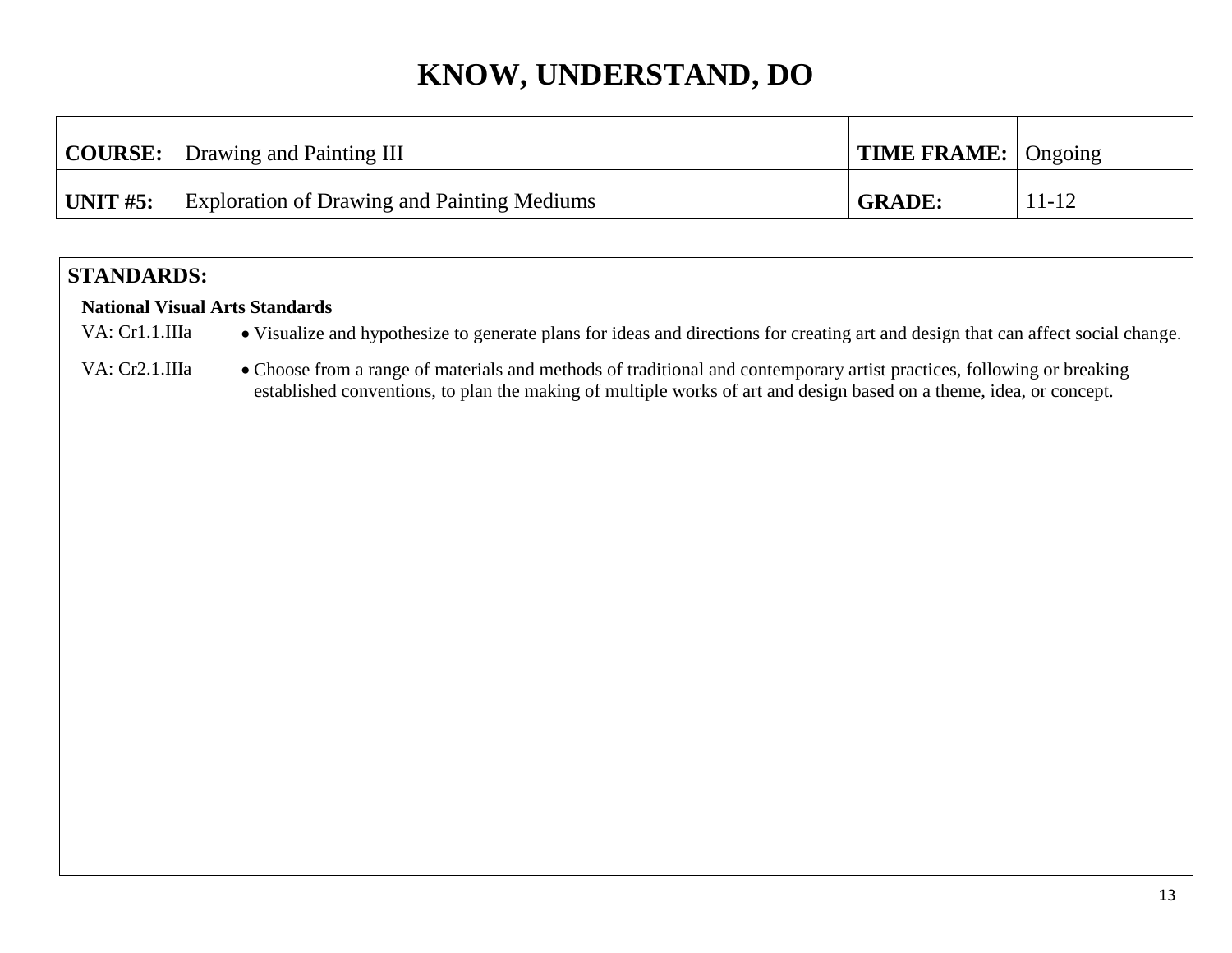|            | <b>COURSE:</b> Drawing and Painting III            | <b>TIME FRAME:</b> 30 days |           |
|------------|----------------------------------------------------|----------------------------|-----------|
| " UNIT #5: | <b>Exploration of Drawing and Painting Mediums</b> | <b>GRADE:</b>              | $11 - 12$ |

### **UNDERSTANDINGS**

Creativity and innovative thinking are essential life skills that can be developed.

### **COMMON ASSESSMENTS/CULMINATING ACTIVITY**

Create a portfolio of approaches expanding on previous knowledge of mediums and materials.

#### **KNOW**

- Artists and designers balance experimentations and safety, freedom, and responsibility while developing and creating artworks.
- Know the multiple approaches, materials, and mediums using (graphite, charcoal, pastel, ink, paint) to create artwork.
- Artists generate plans for creating art that can affect social change.
- Application of advanced drawing and painting materials using proper techniques.
- Artists create works of art using experimental approaches.

#### **DO**

- Create art expanding on their knowledge of approaches, mediums, and materials using experimentation.
- Develop concepts and generate plans to produce artwork that can affect social change.
- Create art using advanced drawing and painting techniques.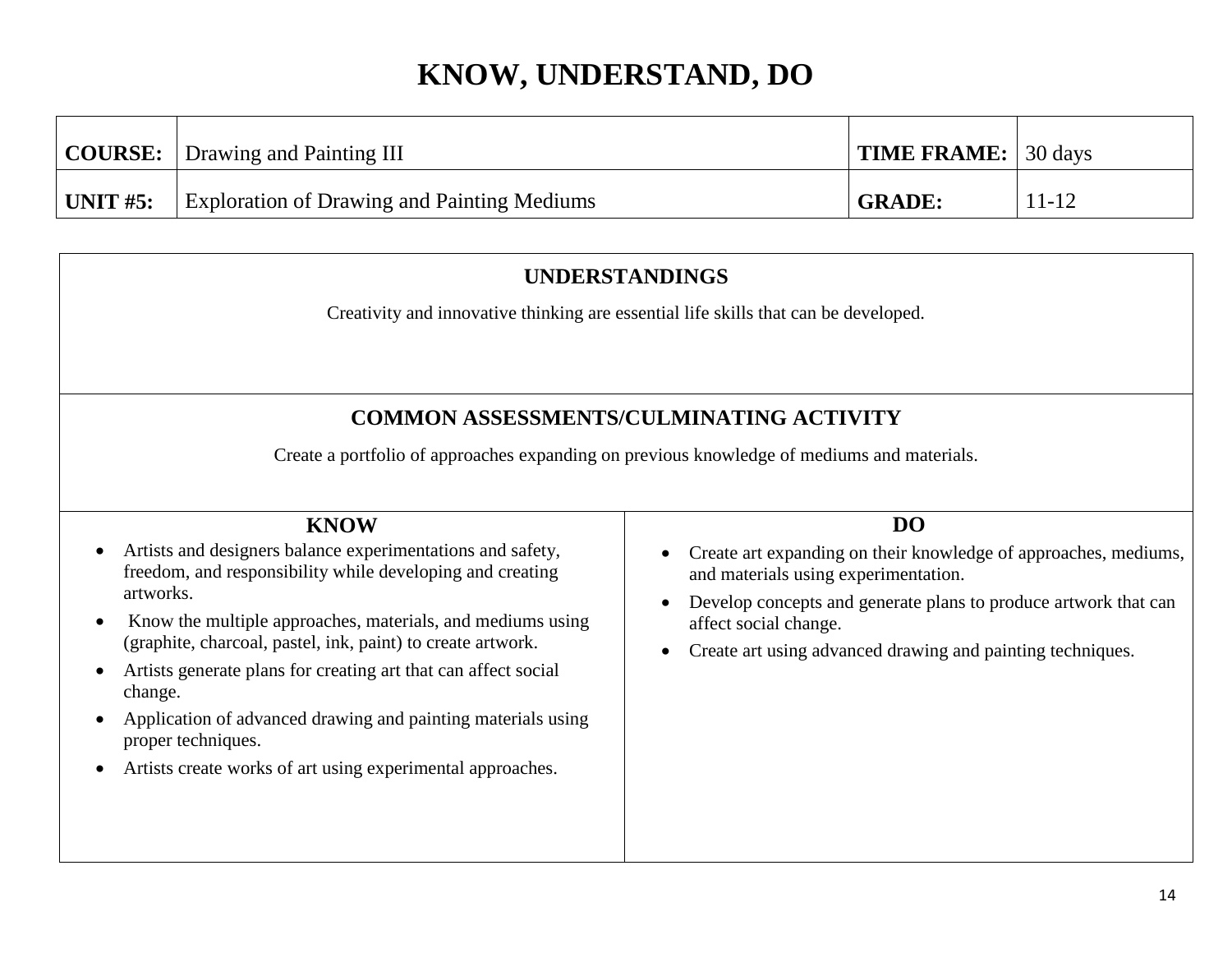|                  | <b>COURSE:</b> Drawing and Painting III | <b>TIME FRAME:</b> 30 days |           |
|------------------|-----------------------------------------|----------------------------|-----------|
| $\vert$ UNIT #6: | Drawing and Painting from Observation   | <b>GRADE:</b>              | $11 - 12$ |

### **STANDARDS:**

#### **National Visual Arts Standards**

VA: Cn: 10.1.IIIa • Synthesize knowledge of social, cultural, historical, and personal life with art-making approaches to create meaningful works of art or design.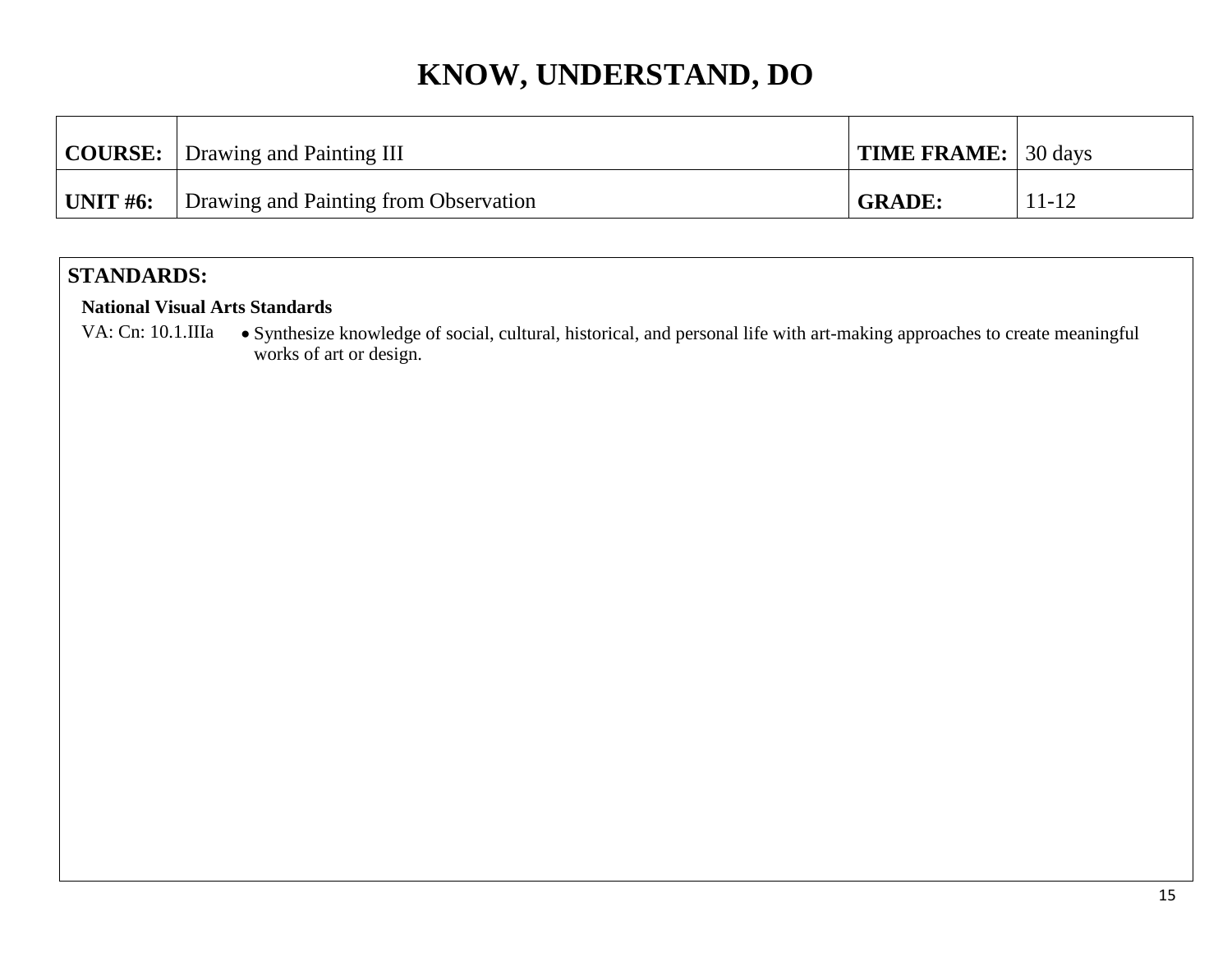|            | <b>COURSE:</b> Drawing and Painting III | <b>TIME FRAME:</b> 30 days |           |
|------------|-----------------------------------------|----------------------------|-----------|
| ' UNIT #6: | Drawing and Painting from Observation   | <b>GRADE:</b>              | $11 - 12$ |

### **UNDERSTANDINGS**

Through art-making, people make meaning by investigating and developing awareness of perceptions, knowledge, and experiences.

### **COMMON ASSESSMENTS/CULMINATING ACTIVITY**

create drawings and paintings that demonstrate balanced compositions, accurate range of value, proportion, and scale.

| <b>KNOW</b>                                                                                       | DO                                                                                                                     |
|---------------------------------------------------------------------------------------------------|------------------------------------------------------------------------------------------------------------------------|
| Artists create art from observation that illustrates balanced<br>compositions.                    | Create a drawing or painting from observation that demonstrates a<br>$\bullet$<br>balanced composition.                |
| Artists create art from observation that illustrates an accurate<br>range of value.               | Create a drawing or painting that demonstrates an accurate range<br>$\bullet$<br>of value.                             |
| Artists create art from observation that illustrates an<br>understanding of proportion and scale. | Create a drawing or painting from observation that demonstrates<br>$\bullet$<br>understanding of proportion and scale. |
| Artists create meaningful work that focus on social, cultural,<br>historical, and personal life.  |                                                                                                                        |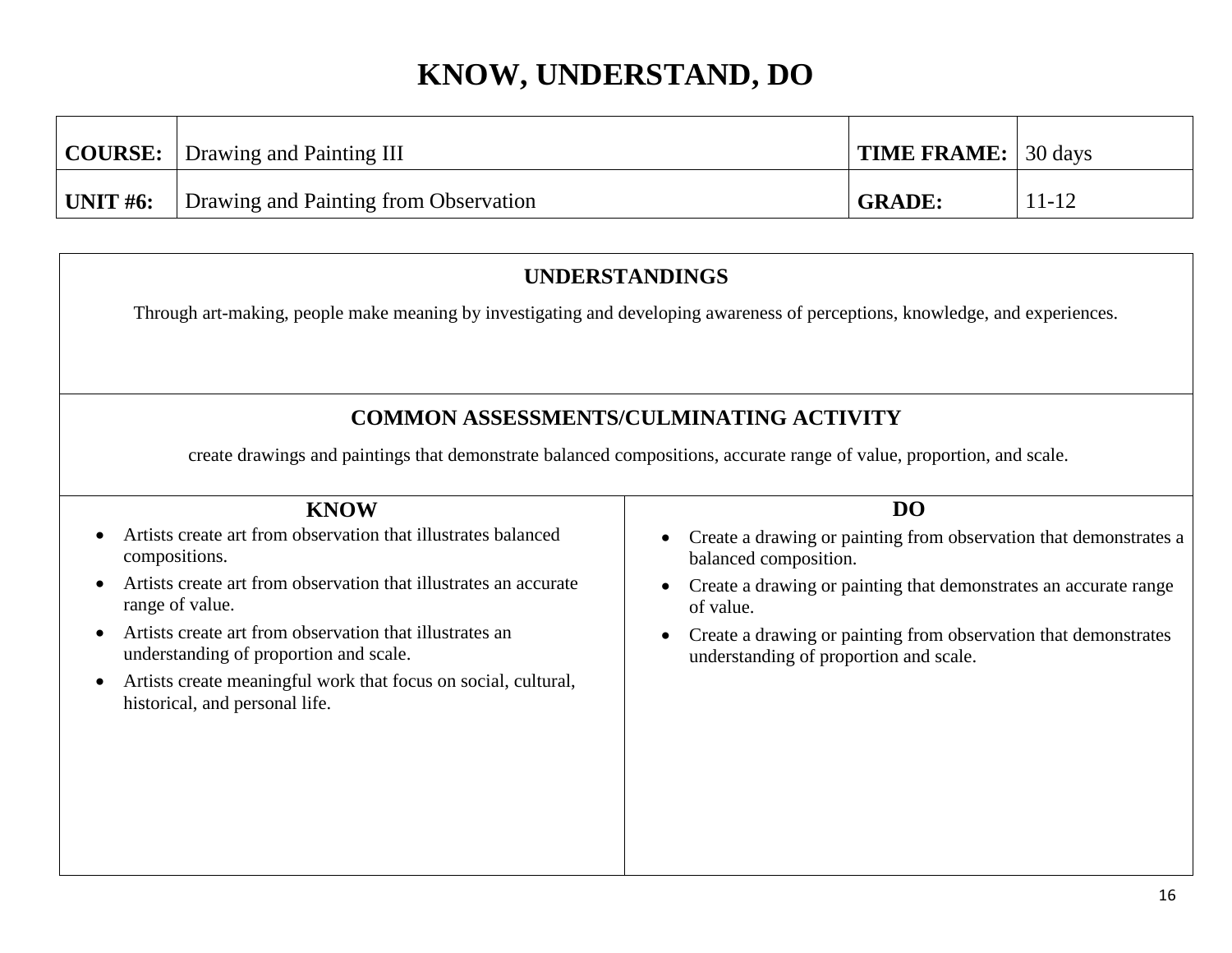|                     | <b>COURSE:</b>   Drawing and Painting III | <b>TIME FRAME:</b> 30 days |           |
|---------------------|-------------------------------------------|----------------------------|-----------|
| $^{\circ}$ UNIT #7: | <b>Portrait and Figure</b>                | <b>GRADE:</b>              | $11 - 12$ |

#### **STANDARDS:**

#### **National Visual Arts Standards**

- VA:Cr3.1.IIIa Reflect on, re-engage, revise, and refine works of art or design considering relevant traditional and contemporary criteria as well as personal artistic vision.
- VA:Re7.1.IIIa Analyze how responses to art develop over time based on knowledge of and experiences with art and life.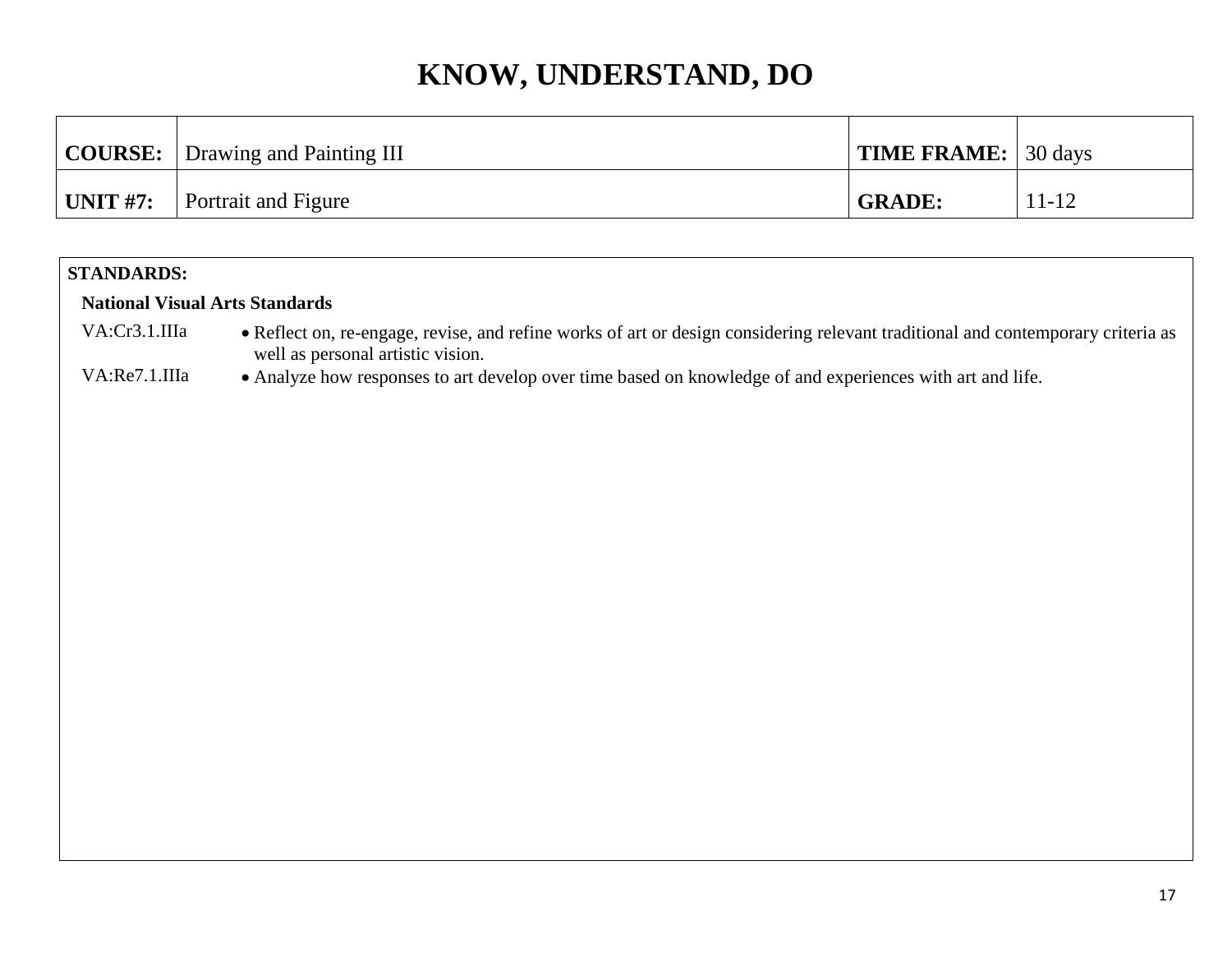|                  | <b>COURSE:</b> Drawing and Painting III | <b>TIME FRAME:</b> 30 days |           |
|------------------|-----------------------------------------|----------------------------|-----------|
| $\vert$ UNIT #7: | <b>Portrait and Figure</b>              | <b>GRADE:</b>              | $11 - 12$ |

### **UNDERSTANDINGS**

Individual aesthetic and empathetic awareness developed through engagement with art can lead to understanding and appreciation of self, others, the natural world, and constructed environments.

### **COMMON ASSESSMENTS/CULMINATING ACTIVITY**

| Draw or paint a self-portrait/figure drawing series which reflects their knowledge and experience with art and life. |                                                                   |  |  |  |
|----------------------------------------------------------------------------------------------------------------------|-------------------------------------------------------------------|--|--|--|
| <b>KNOW</b>                                                                                                          | D <sub>O</sub>                                                    |  |  |  |
| Artists use traditional and contemporary criteria as well as                                                         | Examine, reflect, and plan revisions through the creation of a    |  |  |  |
| $\bullet$                                                                                                            | figure drawings/paintings by considering relevant traditional and |  |  |  |
| personal artistic vision to develop portrait/figure drawing.                                                         | contemporary criteria as well as personal artistic vision.        |  |  |  |
| Artists' knowledge and experience with art and life can be                                                           | Draw or paint a self-portrait that reflects their knowledge and   |  |  |  |
| $\bullet$                                                                                                            | $\bullet$                                                         |  |  |  |
| reflected within portrait drawing.                                                                                   | experience with art and life.                                     |  |  |  |
| Observe how artists develop portraits and figure drawings using                                                      | Draw or paint portraits and produce figure drawings that          |  |  |  |
| $\bullet$                                                                                                            | $\bullet$                                                         |  |  |  |
| accurate shapes and proportions.                                                                                     | demonstrate accurate rendering of shape and proportion.           |  |  |  |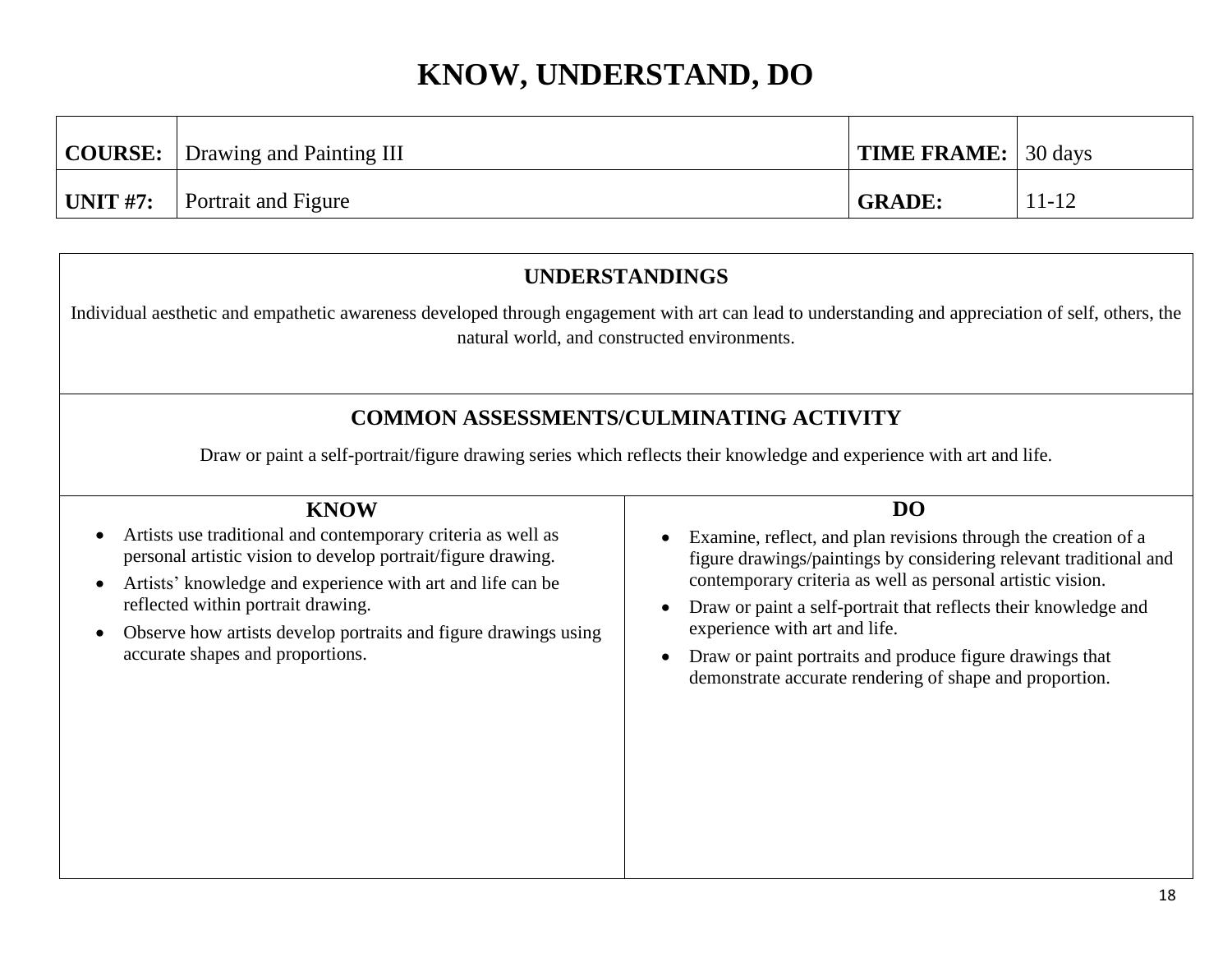|                 | <b>COURSE:</b> Drawing and Painting III | $\mid$ TIME FRAME: $\mid$ Ongoing |           |
|-----------------|-----------------------------------------|-----------------------------------|-----------|
| <b>UNIT #8:</b> | <b>Communicating Meaning</b>            | <b>GRADE:</b>                     | $11 - 12$ |

### **STANDARDS:**

#### **National Visual Arts Standards**

VA: Cr1.2.IIIa • Choose from a range of materials and methods of traditional and contemporary artist practices, following or breaking established conventions, to plan the making of multiple works of art and design based on a theme, idea, or concept.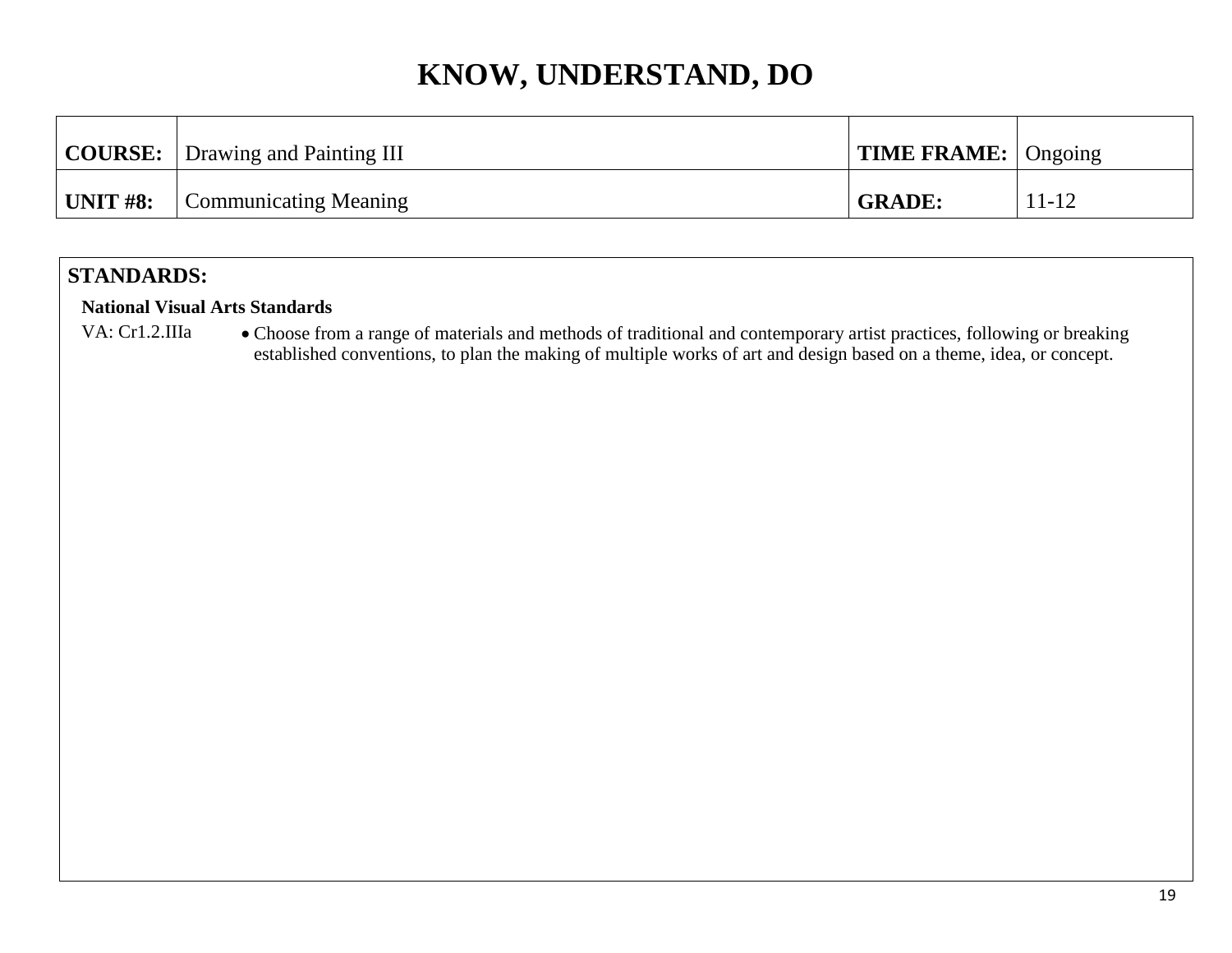|            | <b>COURSE:</b> Drawing and Painting III | $\mid$ TIME FRAME: $\mid$ Ongoing |           |
|------------|-----------------------------------------|-----------------------------------|-----------|
| ' UNIT #8: | Communicating Meaning                   | <b>GRADE:</b>                     | $11 - 12$ |

# **UNDERSTANDINGS** Artists and designers shape artistic investigations, following or breaking with traditions in pursuit of creative art-making goals. **COMMON ASSESSMENTS/CULMINATING ACTIVITY** Create a series/concentration of works based on a theme, idea, or concept. **KNOW** Artists use medium to affect the intent of the work. Artists develop a series of works based on a theme, idea, or concept. **DO** Choose from a range of materials and methods to plan works of art. Develop a series/concentration of works based on a theme, idea, or concept.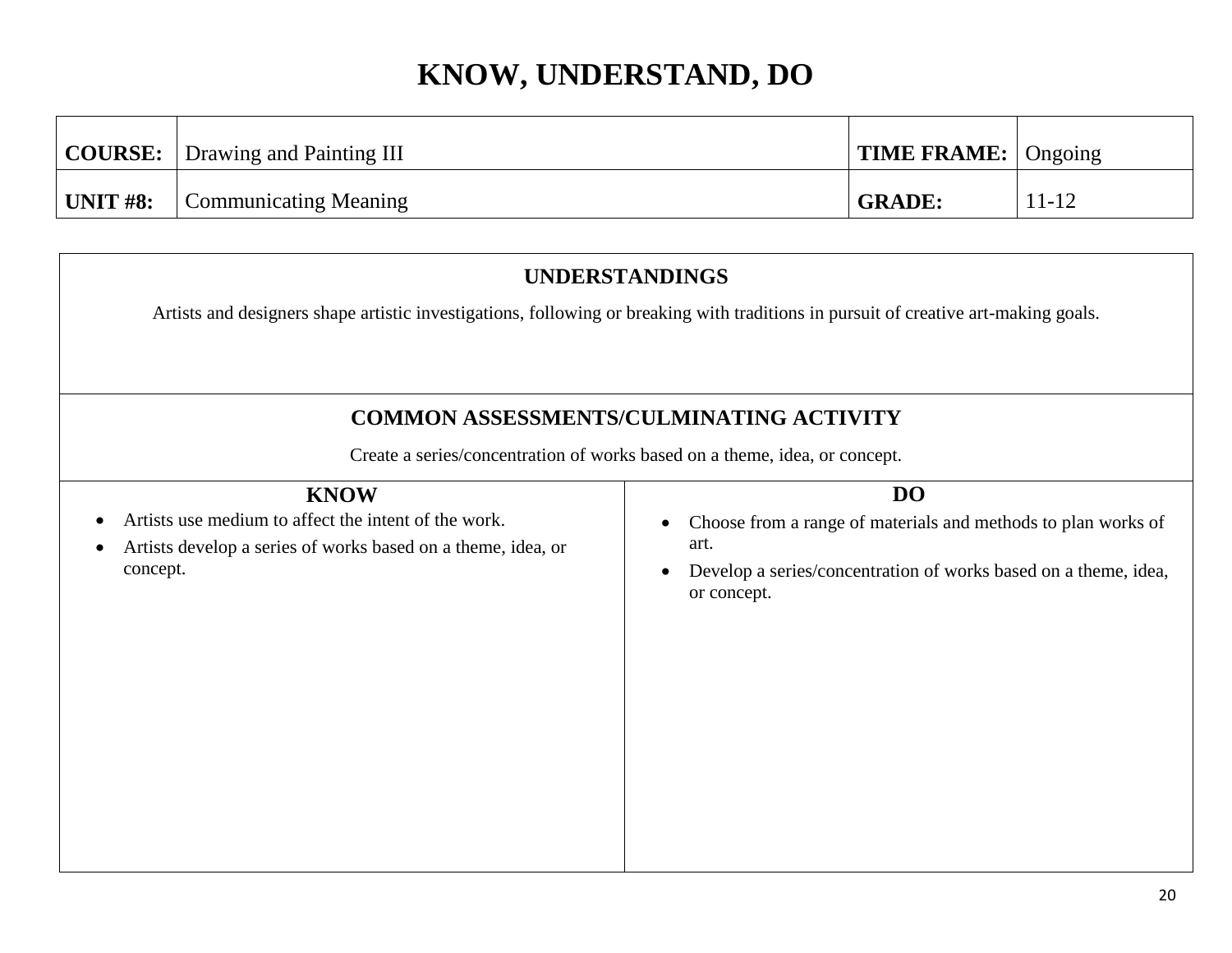|          | <b>COURSE:</b> Drawing and Painting III | $\vert$ TIME FRAME: $\vert$ Ongoing |           |
|----------|-----------------------------------------|-------------------------------------|-----------|
| UNIT #9: | Contemporary Issues                     | <b>GRADE:</b>                       | $11 - 12$ |

### **STANDARDS:**

#### **National Visual Arts Standards**

VA: Cr2.3.IIIa • Demonstrate in works of art or design how visual and material culture defines, shapes, enhances, inhibits, and/or empowers people's lives.

VA:7.1.IIIa • Analyze how responses to art develop over time based on knowledge of and experiences with art and life.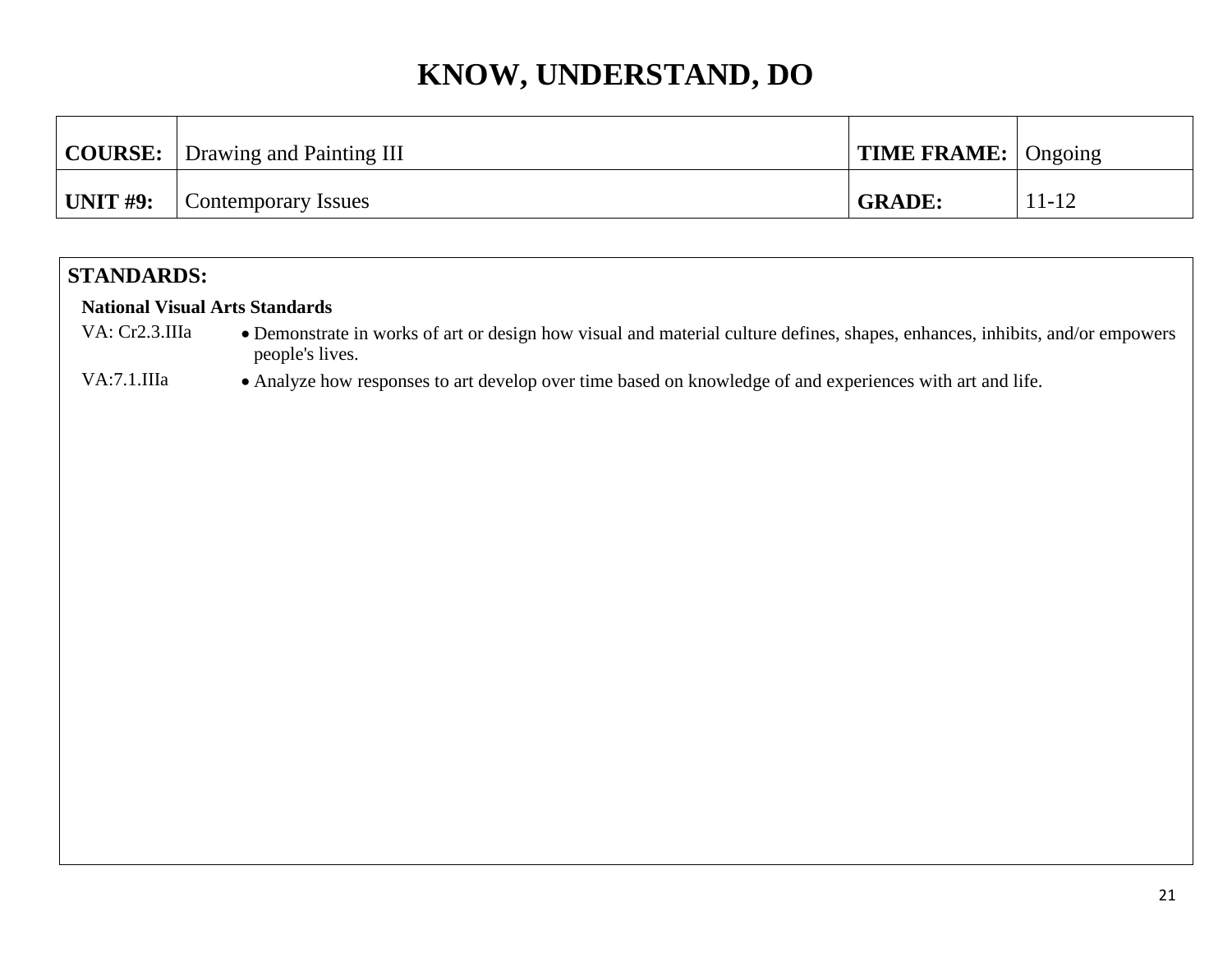|          | <b>COURSE:</b>   Drawing and Painting III | $\mid$ TIME FRAME: $\mid$ Ongoing |       |
|----------|-------------------------------------------|-----------------------------------|-------|
| UNIT #9: | Contemporary Issues                       | <b>GRADE:</b>                     | 11-12 |

## **UNDERSTANDINGS** People create and interact with objects, places, and design that define, shape, enhance, and empower their lives. **COMMON ASSESSMENTS/CULMINATING ACTIVITY** Create a work of art that has been inspired by visual culture and materials. **KNOW** Artists recognize and describe personal aesthetic and empathetic response to the natural world and constructed environments. Visual culture and materials defines, shapes, enhances, inhibits, and/or empowers artist works. Responses to art develop over time based on knowledge and experiences with art and life. How artists reflect on their work. **DO** • Plan a work of art that has been inspired by visual culture and materials. • Document and reflect on how their own art has evolved over time based on their knowledge and experiences with art and life. Create a work of art inspirited by visual culture and materials. Write and artist statement reflecting on how their own art has evolved over time based on their knowledge and experiences with art and life.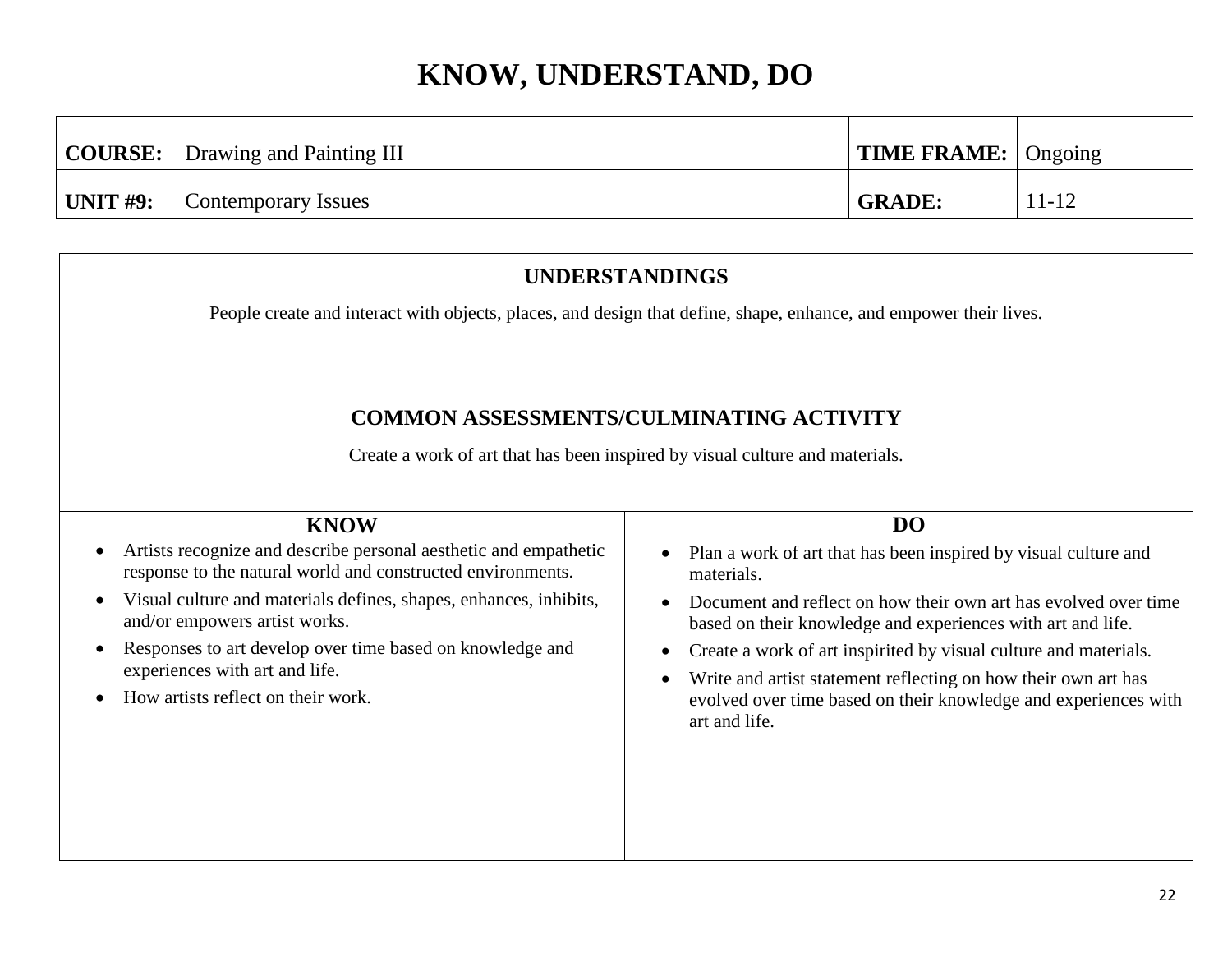#### **ASSESSMENT**

The teacher will use a variety of assessment techniques selected from, but not limited to, the following list:

- 1) Sketchbooks
- 2) Research for studio art projects
- 3) Critiques
- 4) Various writing assignments:
	- Artist Statements
- 5) Studio Art Projects
- 6) Homework/Projects
- 7) Class discussion
- 8) Teacher/Student conferences

Although each individual assessment will have its own grading value, common guidelines include, but are not limited to:

- Sketches
- Artist Statement
- Medium Exploration
- Neatness/Organization

• Research

Teacher and student-made rubrics will be developed at the discretion of the individual instructor.